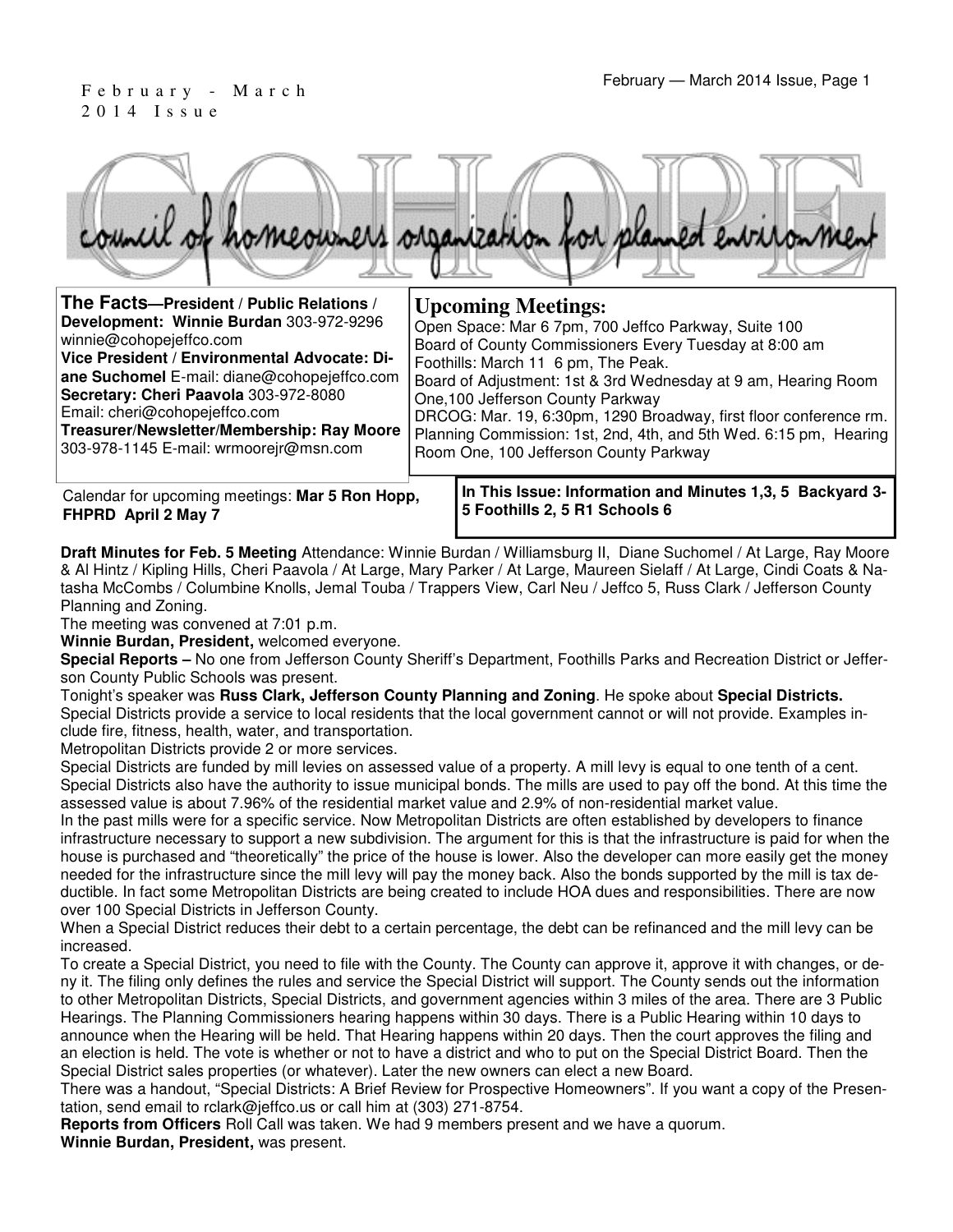**Ray Moore, Treasurer,** was present. We have \$1,770.24.

**Cheri Paavola, Secretary,** was present. The Minutes for November were approved.

#### **Diane Suchomel, Vice President**, was present.

There was a Community Meeting for a property on W Coal Mine Ave, east of S Wadsworth Blvd for Freedom Service Dogs. Their current business is on Santa Fe. They want to move to a Kennel on Coal Mine just east of Wadsworth. They currently kennel dogs and horses there. They want to expand the kennel so that all of the dog runs are inside. The meeting was well received by the people present.

There was a Community Meeting for Sonic Auto Dealership. It is proposed to be between WalMart and the hospital on the west side of W Coal Mine Avenue across the street from Dakota Ridge H.S There were only 2 attendees. The aplicants have submitted an amended proposal for the event center/indoor/outdoor volleyball courts/restaurant /brewpub near the southeastern corner of S Oak St/ W Bowles Ave. This business would be a separate business from Jared's Nursery.

On Feb. 12 at 7:0 p.m. there is a Community Meeting at the Ken Caryl Ranch House for a proposed dog park on the northwest corner of Ken Caryl and Kipling. (Ron Hopp of Foothills Park and Rec. will give an update at our March Meeting)

The election for Foothills Parks and Recreation District's Ward 2, 3, and 4 is on May 6. There is a map on their website. As of Jan. 1, all General, Mechanical and Roofing Contractors are required to be licensed by Jefferson County. Plumbing and Electrical are licensed by the state. There is information on the County website, http://jeffco.us/building-

safety/contractor-licensing/. The contact is Ed Peck at 303 271 8258. email: epeck@jeffco.us. Please check the website for answers to questions before contacting him.

A Planning Commissioners Meeting on 13-116024PA for the rezoning to mixed use at northwest corner of Kipling and Bowles will be on Feb. 26. This is where they want to build apartments over the existing stores on the west side of the property. There is still a possibility they will build an access bridge from S. Lewis St. The address is 10251 W. Bowles Ave.

#### **Old Business** None.

**New Business** It was moved and passed to reserve the Picnic area for our August Candidate's meeting. The meeting will be on Wednesday August 6.

**Announcements** Mary Parker is having a Town Hall on Feb. 22 from 9:30 until 11:00 a.m. at the Sheriff's Substation/DMV. She will be discussing the 2014 Colorado Legislative Session and Ballot Initiatives. She will have a Town Hall each month on the 4th Saturday.

**Carl Neu, Jeffco 5,** stated that they started the petition drive on Jan. 10. They need 18,000 by the end of June. Then there will be a 40 day protest period. The election will be in 2014. If you want to help, you can contact him at carlneu@mindspring.com or call him at (303) 986-8487 (office) or (303) 910-1519 (cell). We adjourned at 8:51 p.m. - Cheri Paavola, Secretary

**Foothills Park & Recreation District** Kate Dragoo Communications & Marketing Specialist (303) 409-2525; kate@fhprd.org

**Foothills Theatre Company presents 'Outrageous Fortune' March 14-22** The Foothills Theatre Company is proud to present, Outrageous Fortune - a play that puts many of Shakespeare's tragic characters together in a self-help group providing a smart, laugh-out-loud comedy that's also quite educational. A fun play for all ages, the fantastic comic sendup and tribute to Shakespeare's tragedies re-familiarizes the audience with the storylines and characters of some of Shakespeare's greatest works. Written by Rebecca Salomonsson - a local actor, director, theatre teacher and play write - Salomonsson studied at the National Shakespeare Conservatory and has combined her loves for Shakespeare, teaching and writing in this creative play. The show will be held at the Ridge Recreation Center (6612 S. Ward St., Littleton 80127). Show runs March 14-22, Friday night shows are at 7 p.m. and Saturday matinee at 2 p.m. Tickets are available in advance for \$10.00 or at the door for \$15.00; box office number is 303.409.2312; www.ifoothills.org/events. **Foothills' batting cages open March 15** Foothills Park & Recreation District's batting cages at Clement Park (7306 W. Bowles Ave Littleton 80123) and Schaefer Athletic Complex (9750 W. Hampden Avenue, Denver 80235) will open March 15 (weather permitting). Pitching machines range from slow-pitch to fast-pitch for softball and baseball with speeds of 45-80 mph. Spring hours of operation will be Monday-Friday 5-7 p.m. and Saturday-Sunday 10 a.m.-7 p.m.

Fees are: 1 round (14 pitches) - \$1.25; 10 rounds - \$11; Heavy Hitters Card (25 rounds) - \$25; Half hour rental \$20; One hour rental \$30. For more information please contact 303-409-2444 or visit www.ifoothills.org.

**Foothills summer registration, begins Mar. 24** Foothills Park & Recreation District's summer classes will be available for online registration beginning Monday, March 24 at www.ifoothills.org. Summer swimming lesson registration will begin on Monday, March 24 at 6 a.m. for District residents and Monday, March 31 at 8 a.m. for non-district residents. **What are you doing during Spring Break?** Spend spring break with Foothills Park & Recreation District for open swim at the Ridge Recreation Center Pools (6613 S. Ward St.) March 24-31. (see page 5)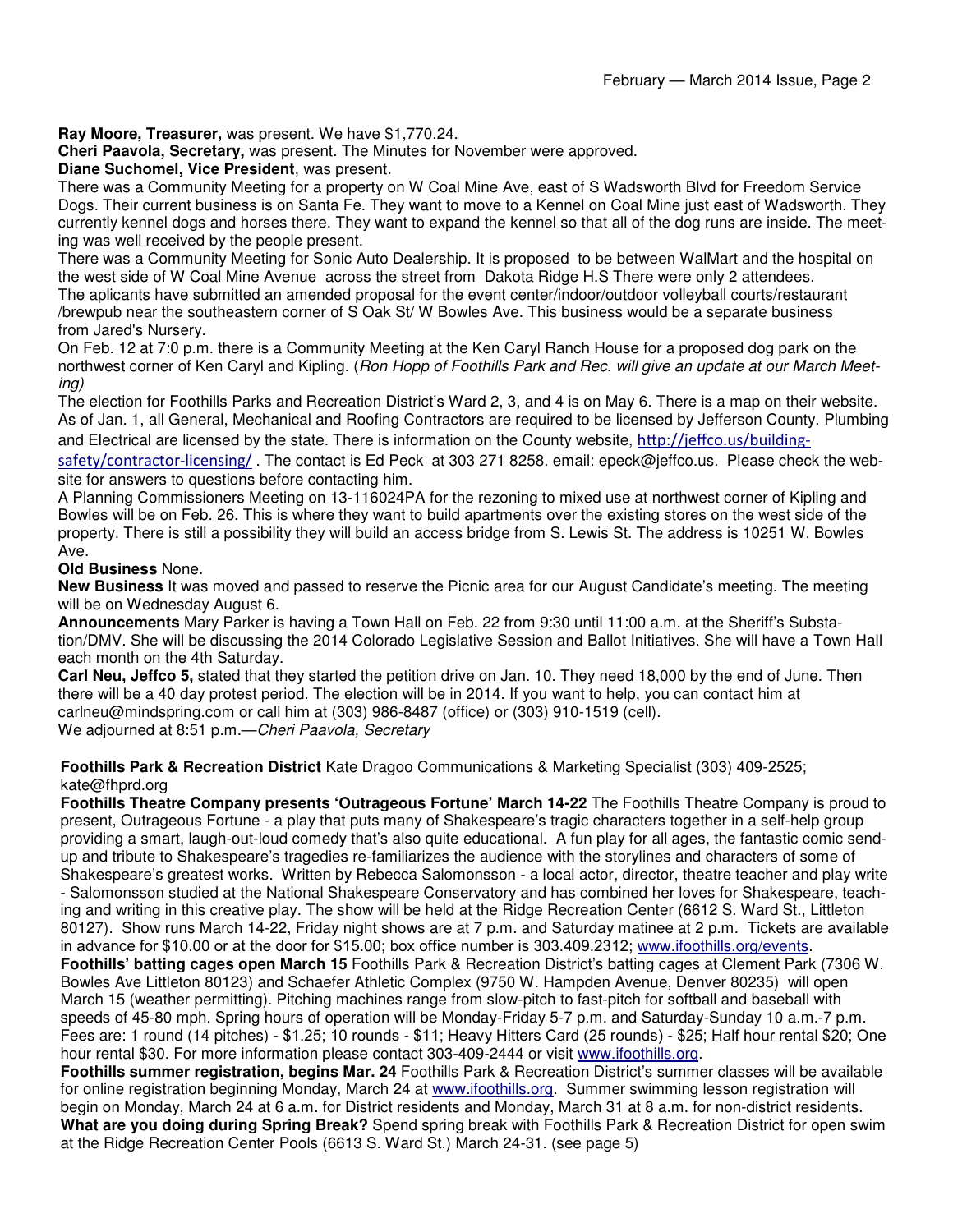# THE BACKYARD

### Columbine Hills News

**Do We Need a Civic Association?** We know there are residents who do not like any organization telling them what to do. We also suspect that in many households the monthly newsletter is never read and upon arrival goes immediately into the trash. But, let us ask those of you with this thought. If there is not some entity to set some sort of standards then: Who is going to mind the store? In 2013 60 new homeowner packets were delivered. The average sold price of a home in Columbine Hills was \$257,591. Since 2009 CHICA has delivered 200+ homeowner packets to our new residents. Many of our new homeowners who bought foreclosed mortgages engaged in renovating their acquisitions by painting, and landscaping. A lot of time, effort, and money went into these endeavors. Their home is now one of the largest investments they will ever make. A sincere thank you is due to these people for their efforts because it improves the appearance of the whole block. Would it not be nice if others nearby were motivated to follow suit with improvements of their own, large or small?

Columbine Hills Civic Association is a non-profit organization registered with the state. It is not a social club! Yes, it does sponsor some "social activities" but the main purpose is to keep Columbine Hills residents informed of county policies, resolutions, and zoning ordinances. Whether or not you like or approve of these policies it is not the Columbine Hills Civic Association's making. It is what it is. The Columbine Hills Civic Association is not in the business of telling you what color to paint your front door. (It is hoped that sensible colors are always chosen.) We do want the neighborhood to look nice and compliance with Jefferson County policies can help this happen. The Columbine Hills Civic Association's annual membership drive starts in the months of February and March. All residents will soon be receiving the donation form in the mail. We hope you consider participating by making a donation.

### **Columbine Knolls South II REVIEW**

From **President's Corner** The Annual Meeting of the Columbine Knolls South II Homeowner's Association was held on January 14, 2014. The purpose of the meeting was to vote on new members to the Board of Directors and review and approve the CKSII 2014 Annual Budget. The membership approved the 2014 Annual Budget and elected Robert Sudar, Jennifer Blake and Steve Kalney to serve a two year term on the Board of Directors. Current Board of Director member, John Schutt, was elected to an additional two year term. Completing the second year of their two year term on the Board of Directors will be Jon Brouillet, Bob Pellegrini and Debbie Opperman. I would like to thank Stephanie Haberkorn, Tom Tellschow and Jane Schaefer who are leaving the Board of Directors following the completion of their terms. Stephanie, thank you for your outstanding leadership as President of the HOA. Tom, thanks for your significant contributions as Director of the ACC Committee. Jane, appreciated all your efforts as our Secretary as well. All members will be greatly missed. Barb Steward will continue as the newsletter editor and Greg Steward will continue his duties as webmaster. The various Committees for Social, Landscaping and newly formed Welcome Committees will be ready to start planning for this year. A special thank you goes to all of the volunteers that have agreed to help make this a successful year!

The Columbine Knolls South II Board of Directors will have a full agenda to address at the regularly scheduled meetings during the upcoming year. This will include: Approval of ACC requests; Ongoing enforcement of the HOA covenants through our property manager and attorney; Managing the CKSII Association approved budget; Communication through the monthly newsletter; Maintaining the website; Working with Waste Management to plan the large trash pick-up day; Scheduling and marketing CKSII Community Garage Sale; Recruitment and engagement of new members; Planning and implementing the Holiday Hayride; Maintaining the gardens at the entry way on Chatfield and Yukon; Decorating the entryway on Chatfield and Yukon for the holidays; Implementing a newly formed Welcome Committee. We are still in need of additional volunteers. Please contact me or any board member if you are interested.— Jon Brouil-

#### let, President CKSII HOA

From **Annual Meeting Minutes – January 14, 2014—**President, Stephanie Haberkorn, called the Annual Meeting to order at 7:03 p.m. Stephanie confirmed that there were HOA members in attendance from 28 homes plus proxies from 12 other homes, bringing the total to 40. Current HOA membership at the time of the annual meeting was 254. The ten percent attendance requirement for a quorum was therefore met and business could be conducted.

Minutes for the 2013 Annual Meeting were distributed for review to those present. A motion to approve the 2013 Annual Meeting minutes was made by Etzel Willhoit and seconded by Tom McEwen. No changes were made. The vote was then taken and the motion was unanimously approved.

Debbie Opperman gave the treasurer's report for the period ending December 31, 2013. The Cash Balance as of December 1, 2013 was \$26,692.92. There were \$5,325.41 in expenses and \$33,600.66 in income. Ending balances as of December 31, 2013 were: \$54,968.17 in checking, \$13,064.59 in savings and \$43,804.10 in time deposit. Debbie Opperman presented the proposed 2014 HOA Budget with an estimated income of \$66,945.00 and esti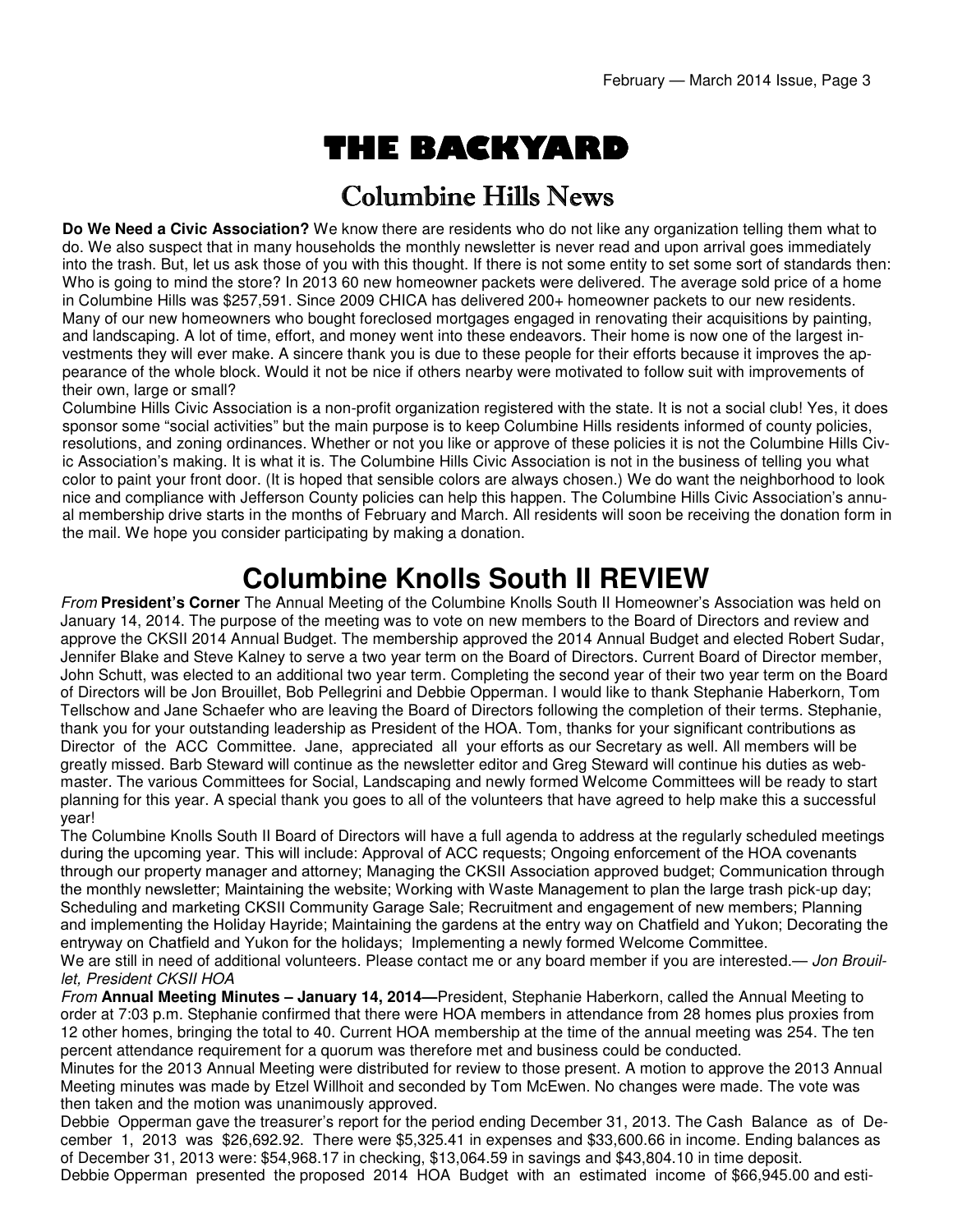mated expenses of \$72,600.00. Members asked questions about various line items including legal fees, printing and postage costs, as well as social/welcome activities. It was explained that when establishing the proposed budget, estimates are typically made on the high side and historically the actual expenses are much lower than the estimated numbers. Etzel Willhoit motioned to approve the budget as presented. Robert Sudar seconded and the motion passed unanimously.

Since 2014 is an even-numbered year, the bylaws require that four board of director vacancies be filled. Stephanie Haberkorn, Jane Schaefer, Tom Tellschow and John Schutt have completed their two-year term. The floor was opened for nominations. Jenny Blake, Steve Kalney, Robert Sudar and John Schutt were nominated. Discussion took place regarding the duties of board members. It was explained that the election is for Board of Director members and that the selection of officers is determined by all seven board members. Nominations were closed and the vote taken. All four nominees were unanimously approved.

The meeting was adjourned at 7:28 pm.

### Columbine West Civic Association Newsletter

**A Moment With The Board** Our January 14th CWCA meeting was the "Open House". The Board ran through the agenda and talked about upcoming projects, community events and committee availabilities. The following events are scheduled: Community Garage Sale 5/2-4 and Dumpster/Recycle Day 6/7. The Big Event cost structure is under review as the charges for recycling have increased. Yard of the Month will begin in May thru September. National Night Out is under revision and needing more committee involvement The one Board position plus the officers of Vice Pres. & Sec. are still available. CWCA is in need of more volunteers. Remember if you have any suggestion of ideas, call the voicemail, drop an email, just contact us. Look forward to hearing from the community. Residents are encouraged to attend any monthly meeting. February 11th, 7:00 p.m. at Dutch Creek Elem.

### The Leawood Rapporter

From **Leawood Civic Association Minutes January 7th, 2014**The meeting was called to order at 7:00 p.m. In attendance were Rhonda Eveleth, J.J. Scott, Dan Perkins Richard White,Paul O'Connor, Ike Nelson, and Mike Shaw. Treasurer's Report was given showing slight increase in funds since November, with a total balance in all accounts of \$5,753.30 with some reimbursements form the Park Board outstanding. Sincere appreciation was expressed for Laurel McFerrin-Ontiveros' work as Secretary and Rapporter Editor with discussion about finding a new Secretary and creating a separate position as Rapporter Editor. It was decided that J.J. Scott would take charge of soliciting articles for, and coordinating a new "Neighborhood Buzz" section for the Rapporter.

Discussion of Membership Drive and efforts to increase LCA membership included official drive dates of February through April 2014 with banners going up around March 15th, Paul to help design flyers that Rhonda will help send out around March 1st, and using CafePress.com to promote "Leadwood Pride" by selling Leawood logos on promotional materials. It was proposed to have further discussion on ways to engage the Park Board more proactively to foster better communication and cooperation in the future.

Mike discussed ongoing efforts to update the website provider in 2014. Currently searching for the right server/host for the website. Some nice aesthetic and substantive changes are coming.

Brief discussion of some neighborhood issues including creation of a template letter for friendly reminders to be considerate of neighbors, to keep property clear of unsightly materials, and to comply with Jefferson County zoning codes. Dan to draft templates and work with Mike on the language.

### WoodBourne

From **Note From the Board President** I want to personally thank ALL of the volunteers who replied to our email blast and have volunteered for the Gardening Committee and the ACC. If you would still like to get involved with either group, please contact Kim Herman. The Holiday Lights contest winners are listed in this newsletter. The Board wants to thank all the homeowners who participated. We know it is a lot of work, but it is appreciated and looked great. Attention BBQ Pitmasters, I would like to get a feel of the interest level for a Woodbourne BBQ Pitmasters cookoff. We would have the contest sometime this summer in the pool parking lot. The HOA Board would be the judges and we would cook enough meat for the judges, the other competitors, and the rest would go to the neighborhood. Cook whatever meat is in your wheelhouse. Exact details will follow once we determine the interest level. Contact me if you are interested in cooking at this event at Woodbourne.president@hotmail.com.

The annual Holiday Hay Ride was well attended. Thank you to everyone who brought the treats. The leftover treats were given to the local fire department and did not last long.The HOA information box has moved to 7360 S Pierson Street. — Jay Hansen, President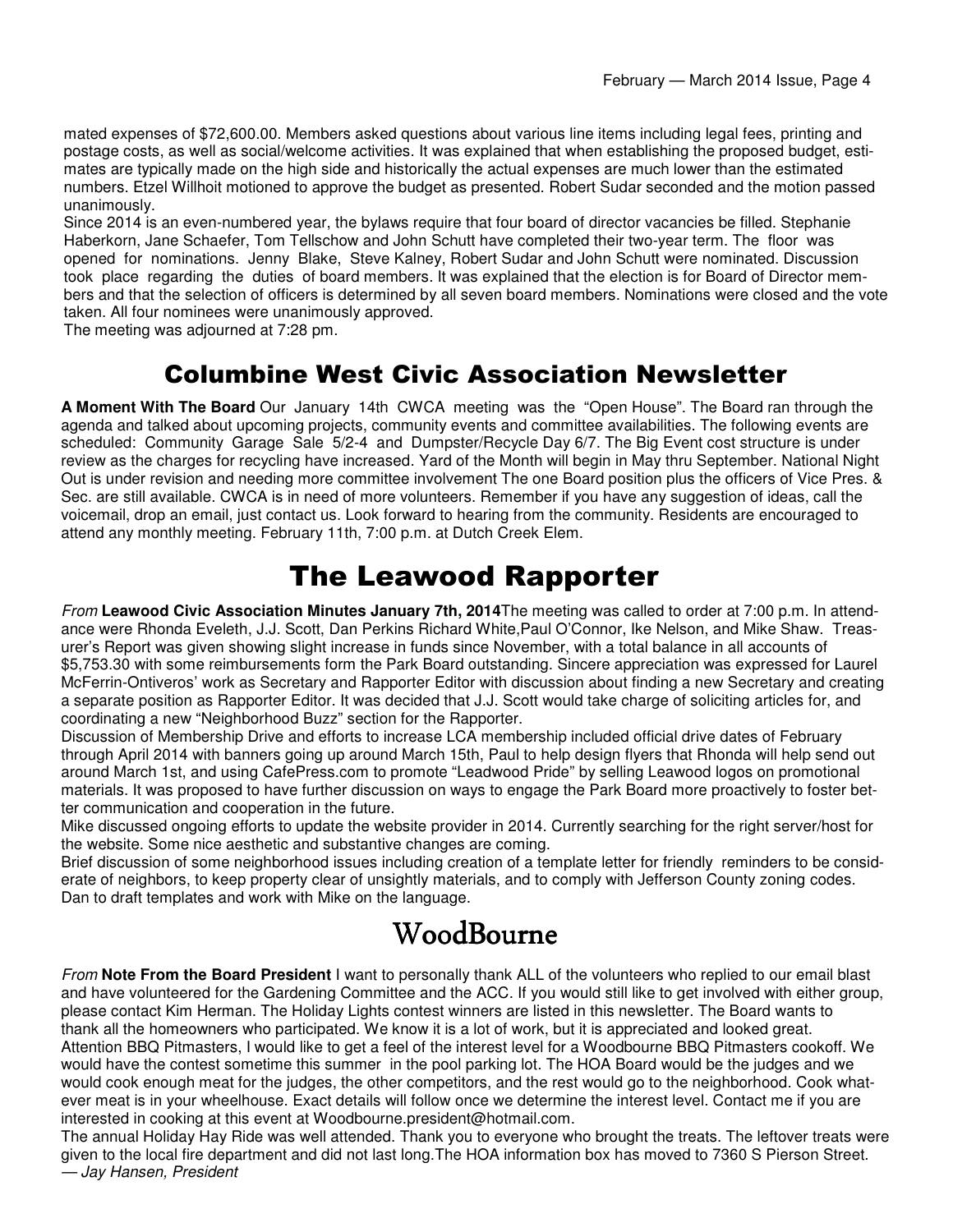## Williamsburg II News

From **President's Message** Happy As we bid adieu to January, February brings increasingly longer daylight and the prospect of warmer temperatures on the horizon. Yet there was uncertainty in the air at the time this note was being drafted as the metro area eagerly awaited a victory in the Broncos/Patriots AFC title game and a trip to the Super Bowl XLVIII! The author is optimistic the Broncos achieved that result and beat the Seattle Seahawks to gain bragging rights in the football world. It's also that time of year for our annual dues drive. Please remember to submit the nominal amount of \$35 and continue to support your community. Those dollars not only fund necessary expenses but also support community events sponsored by the HOA. With declining revenue and participation, some of those popular events may end up cancelled in the foreseeable future.

From **HOA Meeting Minutes for January 7, 2014** Mike Eppers called the meeting to order at 7:05 p.m. In attendance were Mike Eppers, Debra White, Winnie Burdan, Susan Ganz, Bill Ganz and Sharon Erickson

Treasurer's Report: Susan Ganz gave a recap of the HOA expenses for the year and provided a summary sheet with the income and expenses itemized. Susan will email board members the 2014 budget for review/input/additions/changes. All bills have been submitted and paid: Balance in checking account as of 1/07/2014 is \$1181.48. 2014 dues collected \$350.00

Architectural Committee Report: Bill Ganz presented a request from a homeowner for approval of a new shed to replace an existing shed. Homeowner has contacted JeffCo for the county specifications – proposal falls within county requirements. Shed will be built behind existing fence. Board approved request – reminder to homeowner to obtain any county required permits.

Covenant Control: No new issues.

Old Business: Everyone who attended the Hayride seemed to have a good time. There was a lower turnout this year compared to last year – plus side was that there were no lines for the hayride. Lighting event was well received by the five winners.

New Business: The board spent time reviewing our record retention policy. It was agreed that records over five years could be disposed of. Newsletters back 3 years will be kept. Going forward we will archive newsletters. Susan requested that the board consider replacing the signboard at the front of the subdivision. It has deteriorated over the years. Susan and Bill Ganz will follow up and obtain estimates for replacement of the board. Meeting adjourned at 8:30.

For more information call 303.409.2333 or view pool hours at www.ifoothills.org/pools\_indoor.asp.

**Peak Community Center closed March 23-25** Foothills Park & Recreation District will temporarily close the Peak Community & Wellness Center (6612 S. Ward St.) March 23-25 for annual maintenance of the facility. For your recreation and fitness needs, please visit the Ridge Recreation Center (6613 S. Ward St.) and Lilley Gulch Recreation Center (6147 S. Holland Way). The Peak will re-open on Wednesday, March 26. For more information call 303.409.2200 or visit www.ifoothills.org.

| <b>COHOPE Treasury Activity: December 2013-January 2014</b><br>Beginning Balance Feb 5, 2014<br><b>Deposits</b><br>Withdrawals<br>Website charge \$26.19<br>February newsletter \$8.33<br>March newsletter \$8.33<br>Clement Park Shelter \$125<br><b>Ending Balance March 5, 2014</b> | 1770.24<br>0.00<br>167.85<br>1602.39 | Jefferson County Public Library Community Meet-<br><b>ings</b> Jefferson County Public Library (JCPL) has<br>scheduled a number of community meetings through-<br>out its service area. The purpose of the meetings is to<br>provide an update on library services, solicit input<br>from library patrons and other Jefferson County resi-<br>dents and respond to community concerns. Meetings<br>are currently scheduled for the following dates and<br>times. |
|----------------------------------------------------------------------------------------------------------------------------------------------------------------------------------------------------------------------------------------------------------------------------------------|--------------------------------------|------------------------------------------------------------------------------------------------------------------------------------------------------------------------------------------------------------------------------------------------------------------------------------------------------------------------------------------------------------------------------------------------------------------------------------------------------------------|
| W. R. Moore, Treasurer                                                                                                                                                                                                                                                                 |                                      | Monday, March 3, 1-2 p.m. - Arvada Library, 7525                                                                                                                                                                                                                                                                                                                                                                                                                 |

West 57th Ave., Arvada

Thursday, March 6, 4-5 p.m. - Standley Lake Library, 8485 Kipling St., Arvada Tuesday, March 18, 2-3 p.m. - Golden Library, 1019 10th St., Golden Friday, March 21, 4-5 p.m. - Columbine Library, 7706 West Bowles Ave., Littleton Monday, March 24, 3-4 p.m. - Evergreen Library, 5000 Hwy 73, Evergreen Friday, March 28, 4-5 p.m. - Belmar Library, 555 South Allison Parkway, Lakewood Tuesday, April 1, 3:30-4:30 p.m. - Ye Olde Firehouse, Depew St. & West 32nd Ave., Wheat Ridge All interested parties are welcome to attend any and all meetings. Rebecca Winning JCPL Communications Director 303-275-2203 rebecca.winning@jeffcolibrary.org